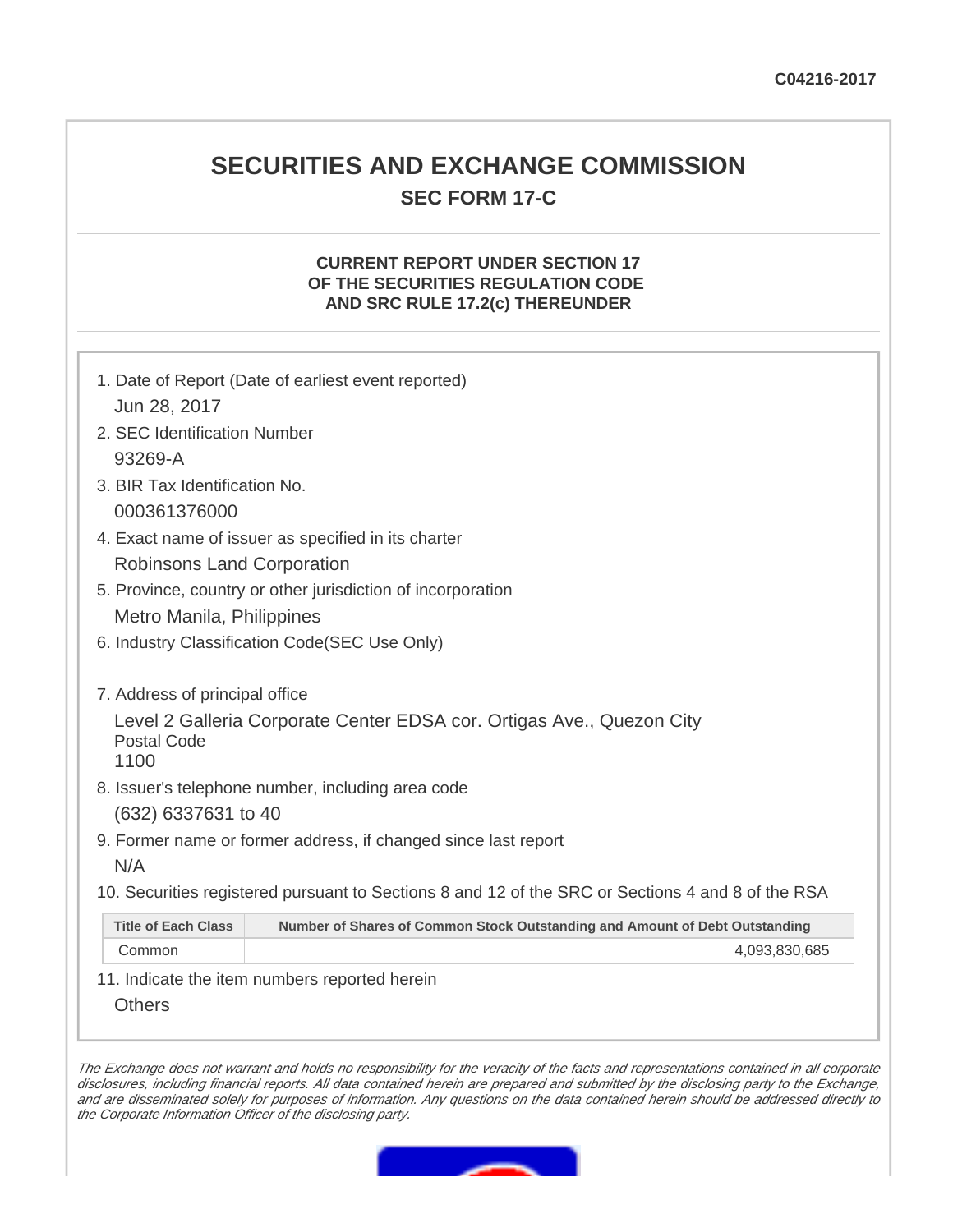

# **PSE Disclosure Form 4-25 - Results of Organizational Meeting References: SRC Rule 17 (SEC Form 17-C) and Section 4.4 of the Revised Disclosure Rules**

**Subject of the Disclosure**

Results of the Organizational Meeting

**Background/Description of the Disclosure**

Results of the Organizational Meeting of the Board of Directors of RLC held on June 28, 2017

#### **List of elected officers for the ensuing year with their corresponding shareholdings in the Issuer**

| Name of Person                          | <b>Position/Designation</b>                         | <b>Shareholdings in the Listed</b><br>Company |                 | Nature of Indirect |
|-----------------------------------------|-----------------------------------------------------|-----------------------------------------------|-----------------|--------------------|
|                                         |                                                     | <b>Direct</b>                                 | <b>Indirect</b> | Ownership          |
| James L. Go                             | Chairman                                            | 1,685,994                                     |                 | 0 0                |
| Lance Y. Gokongwei                      | Vice Chairman and Chief<br><b>Executive Officer</b> | 804.001                                       | $\Omega$        | $\Omega$           |
| Frederick D. Go                         | <b>President and Chief Operating</b><br>Officer     | 700,001                                       | $\overline{0}$  | $\overline{0}$     |
| Faraday D. Go                           | <b>Business Unit General Manager</b>                | $\Omega$                                      | $\Omega$        | $\overline{0}$     |
| Arlene G. Magtibay                      | <b>Business Unit General Manager</b>                | $\Omega$                                      | $\Omega$        | $\overline{0}$     |
| Corazon L. Ang Ley                      | <b>Business Unit General Manager</b>                | 0                                             |                 | 0 0                |
| Elizabeth Kristine D. Gregorio          | <b>Business Unit General Manager</b>                | 0                                             |                 | 0 0                |
| Henry L. Yap                            | <b>Business Unit General Manager</b>                | 90,000                                        | $\overline{0}$  | $\mathbf 0$        |
| Ma. Socorro Isabelle V.<br>Aragon-Gobio | <b>Business Unit General Manager</b>                | 0                                             | $\overline{0}$  | $\Omega$           |
| Kerwin Max S. Tan                       | <b>Chief Financial Officer</b>                      | $\Omega$                                      |                 | 0 0                |
| Bach Johann M. Sebastian                | Senior Vice President                               | $\Omega$                                      | $\Omega$        | $\Omega$           |
| Cecilia M. Pascual                      | Vice President-Group Controller                     | $\Omega$                                      |                 | 0 0                |
| Emmanuel G. Arce                        | Vice President                                      | $\Omega$                                      |                 | 0 0                |
| Constantino C. Felipe                   | Vice President                                      | $\Omega$                                      |                 | 0 0                |
| Sylvia B. Hernandez                     | Vice President-Treasurer                            | $\Omega$                                      | $\overline{0}$  | $\overline{0}$     |